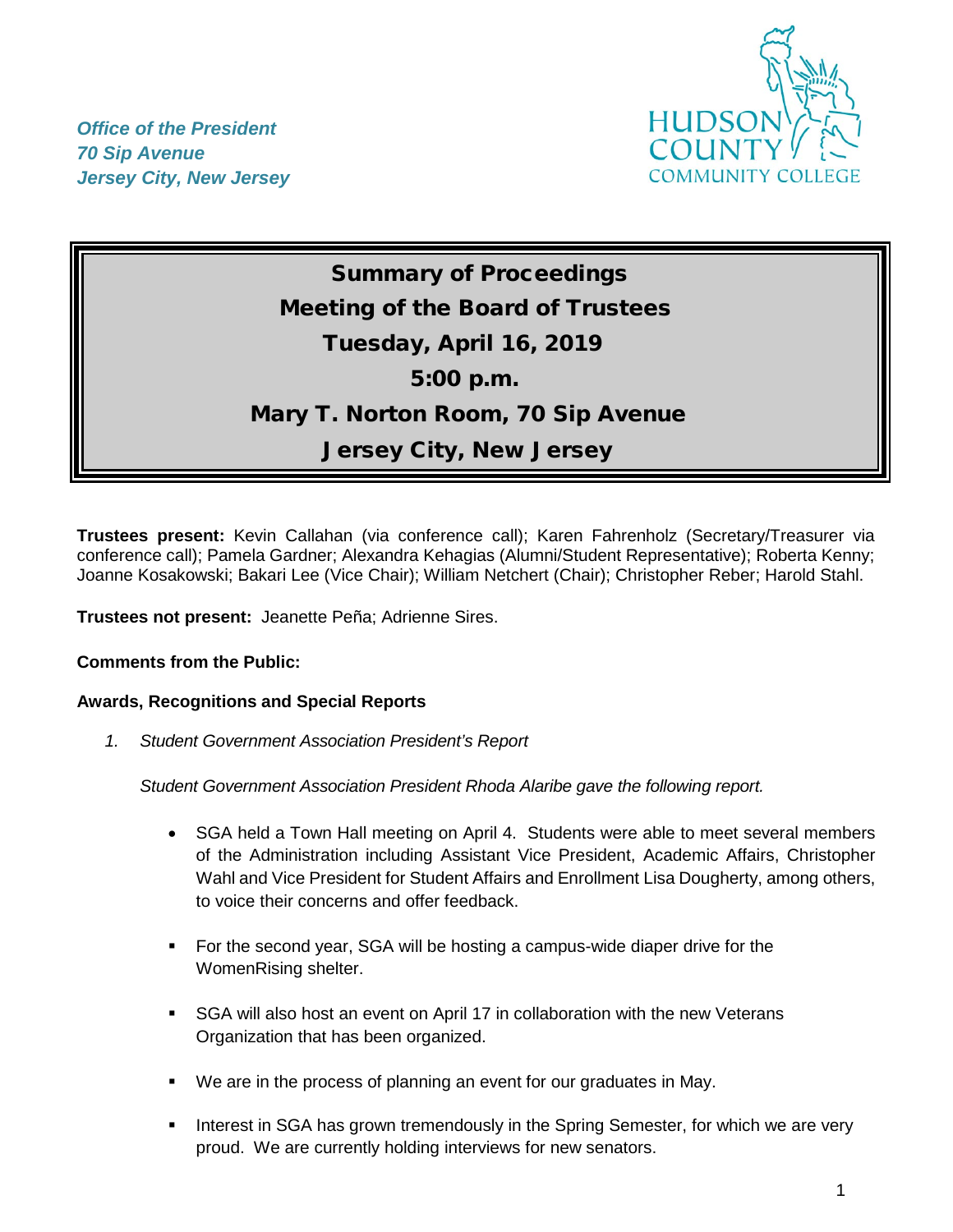*Summary of Proceedings at the Board of Trustees Meeting April 16, 2019* 

SGA has facilitated the formation of several new clubs:

United Veterans Association;

Adventurers Club;

Photography Club; and

Turning Point Club.

**Executive Board Elections** 

This is my last semester at HCCC as well as serving as President of SGA. I will be attending Loyola University in Chicago in the Fall. Executive Board Elections for the new Executive Board were recently held. I want to thank the Board of Trustees for the opportunity to come before you to represent my peers. Thank you, Dr. Reber, for making yourself available to the students and SGA. It is something that we truly do appreciate. Thank you faculty and staff for making yourselves available as well. Thank you SGA Advisor Veronica Gerosimo, who has constantly made herself available whenever needed.

## *Trustee Lee offered the following comments.*

Thank you, Rhoda, for your leadership. I have been very impressed by your presentations during the past year. Your professionalism, maturity, clarity, and ability to intelligently, but still forcefully, articulate the needs of the students was persuasive. You represented the College and the students well at the ACCT events. The growth in the SGA is reflective of your efforts. I am really proud of you, and we, the Board, thank you.

## *Trustee Netchert offered the following comments.*

Rhoda, your enthusiasm was not to be missed. It was evident and obvious. You cared about what you were doing and about HCCC and this Board did not miss that. Congratulations on your future endeavors.

## *Rhoda Alaribe introduced new SGA President Warren Rigby.*

## *Warren Rigby addressed the Board of Trustees.*

Board of Trustees, faculty and peers, I am excited for the upcoming semester and to work hand in hand with you to ensure that we are bringing the voices of the student body to you to help in addressing any issues. We have had a huge increase in SGA membership, which warms my heart greatly. It was important for me to make SGA more accessible to the students and we've done that so far. Thank you very much.

## *2. All College Council President's Report*

In the absence of All College Council President Denise Rossilli, Steering Committee Vice Chair Shannonin Caruana reported on the following initiatives.

**The ACC College Life Subcommittee on Diversity, Equity, and Inclusion is going to meet the** week of April 22 to formulate the survey and have it ready for distribution by the end of April. Trustee Lee requested that the Board also have access to the survey. President Reber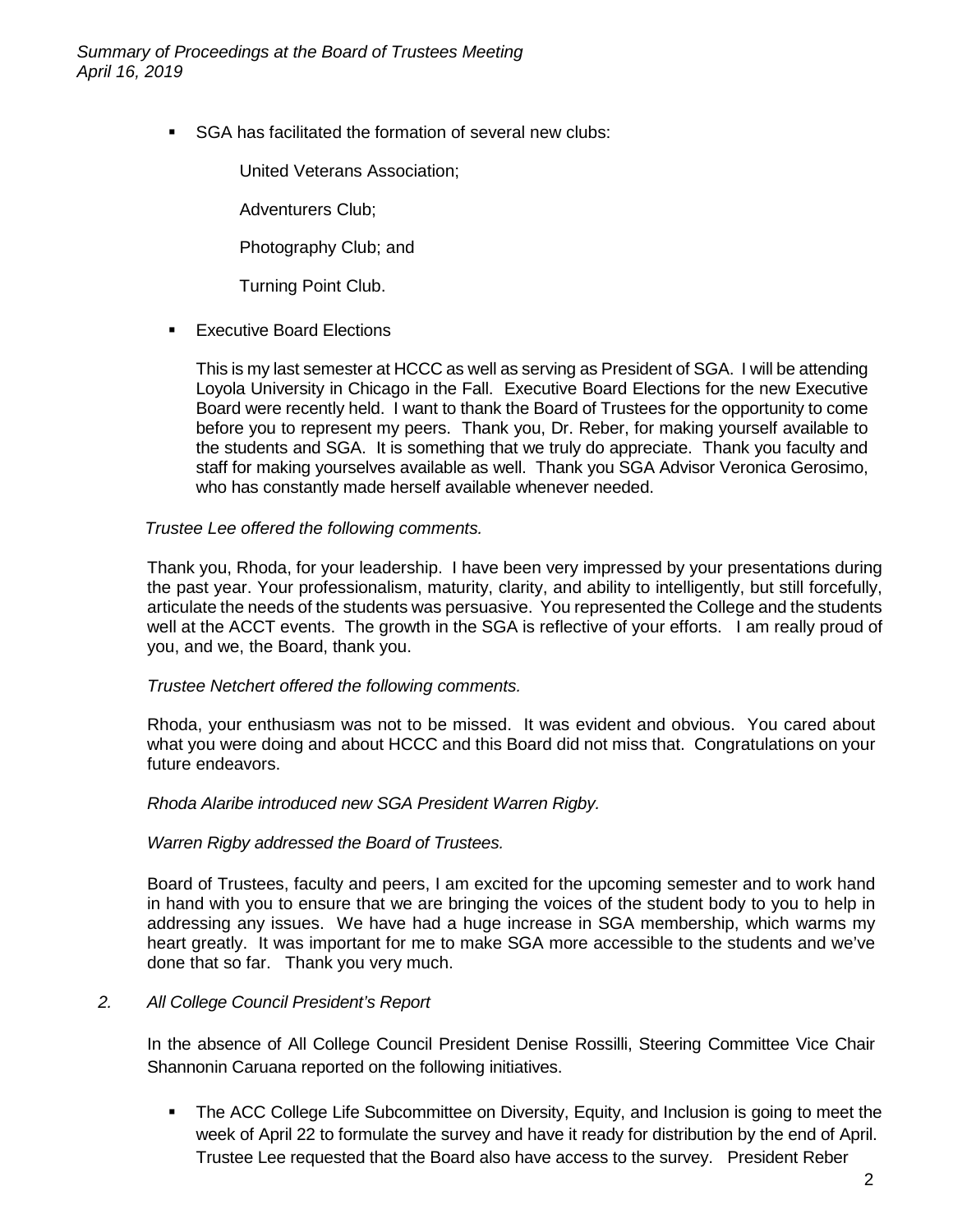noted that he will follow-up on this with the Subcommittee. Shannonin said that she would follow up as well.

- The ACC Technology Committee is getting ready to release a faculty survey on classroom technology to faculty and staff.
- **The Academic Affairs Committee is presenting an updated policy on Final Grade Appeal** before the end of the Spring semester.
- ACC recently held a scholarship event for ESL faculty member Johanna Van Gendt who passed in May 2017. The event was wonderful and well attended. We will discuss future ramifications of a faculty scholarship with Nicholas Chiaravalloti.
- We would like to recognize the Development and Planning Committee, especially Chair Kathryn Buckley, and Matthew Fessler, on their collaboration on Dollars for Scholars. Many people joined in this effort to help students in preparing to apply for scholarships and it was noted in the Commendations by Middle States in their report out.
- *3. President's Report*

*President Reber offered the following comments.*

Good afternoon, Trustees, colleagues, students and guests.

Denise Rossilli and Rhoda Alaribe are both finishing their terms as President of the All College Council and the Student Government Association, respectively. Both have provided stellar leadership for their organizations and have been dedicated advocates of Hudson County Community College in so many ways. Thank you, Rhoda and Denise!

I would like to begin my report by inviting Executive Vice President and Provost Dr. Eric Friedman to present a very special recognition.

*Eric Friedman recognized Dr. Daniel Julius, Provost of New Jersey City University.*

Good evening students, faculty members, Trustees, and President Reber.

So much of what we do at the community college centers around—and depends on—partnerships. We spend a lot of time working with partners at high school districts, non-profit organizations, businesses, governmental agencies, and universities.

At the top of my list has been a unique partnership with Provost Daniel Julius at New Jersey City University. Provost Julius has demonstrated a true spirit of collaboration that has manifested in a portfolio of special programs, articulations, dual admission agreements, and shared grants that have had a direct impact on HCCC's students. When I discussed with him our efforts to get more minority students into STEM careers, Daniel asked: "Would it help if I developed Provost Scholarships that would provide full tuition?" From that came the NJCU Provost Scholarships for HCCC students. When we met with him about offering the Bachelors of Science in Nursing degree at Hudson, he catalyzed the process and made it happen.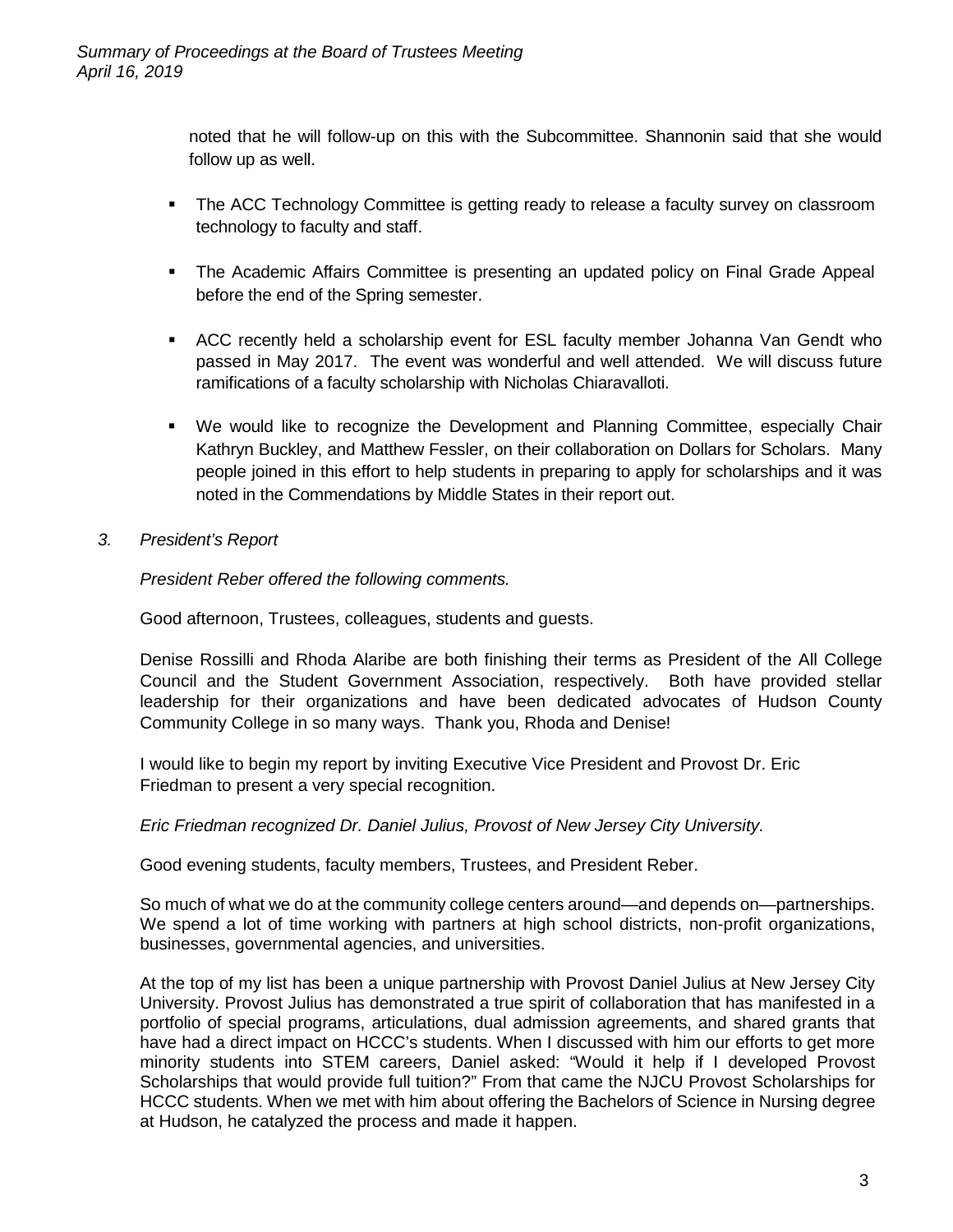Now that he is taking sabbatical and then returning to teaching, we will miss him greatly. Dan, we wish you only the best. Allow me to read the wording on the plaque that we have for him:

Presented to Daniel J. Julius, April 2019. In recognition of your continued collaboration, hard work, dedication and commitment to the students of Hudson County. You have set forth the standard of excellence in partnerships toward which others should strive.

Dan, thank you so much.

## *Dr. Daniel Julius offered the following comments.*

Thank you to the Board, President, faculty and staff for this honor. On behalf of NJCU, we value our partnership and relationship beyond what you can imagine. We serve the same student population, we serve the same City, we serve the same community. We have incredible respect and appreciation for your mission and we want to continue in that partnership. Every time I come here, I am reminded of how vibrant, how intellectual, how alive and innovative this community is. It is just a distinct pleasure to be honored in this way and to continue in this partnership, which I am sure my successor will do as well.

# *President Reber resumes his comments:*

Thanks, Eric.

Dr. Julius, thanks for your collaboration, leadership and partnership over many years that have served our students exceedingly well.

We all continue to celebrate and reflect on the success of our recent Middle States Decennial Peer Team Site Visit. The observations and feedback from our peer reviewers – all of whom serve community colleges, and live and breathe our values as their life's work – are both affirming and historic in the life and evolving story of Hudson County Community College.

I thank our trustees who participated in the Team Visit Kickoff Dinner, Breakfast Meeting with the Board, and/or the Public Meeting of the Team's Preliminary Findings. Many thanks to Trustees Netchert, Lee, Fahrenholz, Callahan, Gardner, Kehagias, Kenny, and Stahl for their participation. And a special shout-out to Trustee Pamela Gardner, who attended all three meetings!

As I shared with our College community following the Visit and Report of Findings, it was the widespread involvement and participation of all members of our community that made this fabulous outcome possible at the end of the day. I therefore thank the hundreds of students, faculty, staff, administrators, trustees, Foundation Board members, alumni and others who participated in this most important cyclical peer review process that every postsecondary institution must undertake.

I would be remiss if I didn't once again offer very special thanks to Dr. Eric Friedman, who served so skillfully as our Accreditation Liaison Officer over the past year; Middle States Steering Committee Co-Chairs Ellen Renaud and Professor Cathie Seidman, and all members of the Steering Committee; and, of course, Administrative Assistant Alexa Riano; Self Study Editor and Professor Tony Acevedo; Director of Curriculum Heather DeVries; and IT Specialist Kevin Eng. Tony, Heather and Kevin even stayed in the team's hotel for three evenings to be on hand to answer questions and offer support in the nighttime hours when the team members were doing their work. And, indeed, they were called upon and rose to the occasion beautifully. So, congratulations to all of us! Our future is very bright!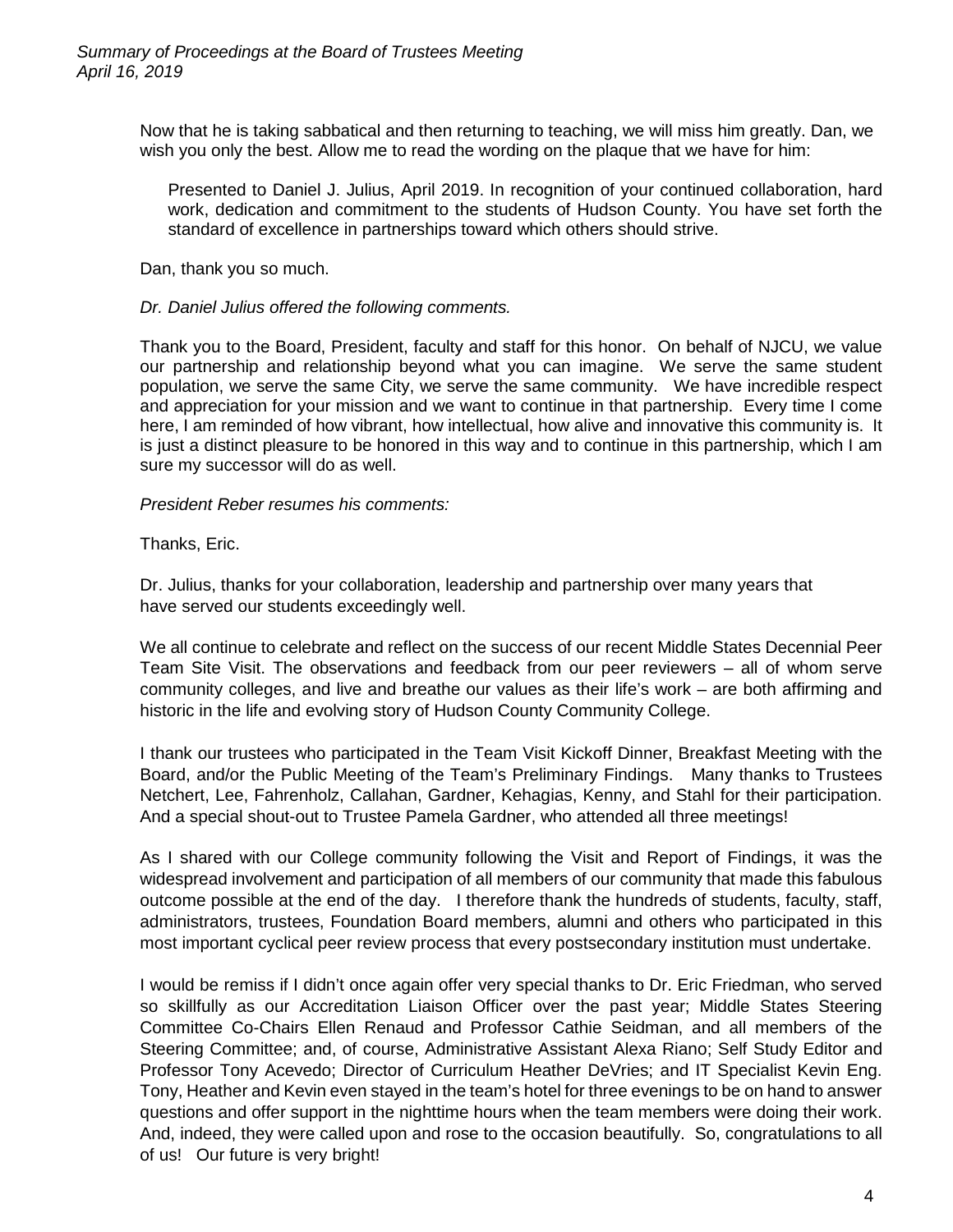I am delighted to share that late last week, Vice President for Student Affairs and Enrollment Lisa Dougherty received the exceptional news that she is one of 40 colleagues nationwide to have been accepted into the 2019-20 Aspen Institute Presidential Fellowship for Community College Excellence program. During the coming year Lisa will have phenomenal opportunities for professional development and engagement with community college leaders nationwide, a testament to her skills, leadership and future potential as a community college educator and leader. Congratulations, Lisa! We are proud of you!

This evening, I am honored to congratulate five Hudson County Community College students, who recently attended the Harvard University Model United Nations Conference. Our students have planned a brief presentation of their experience. I am pleased to thank Model UN Advisor and Associate Professor of Humanities and Social Sciences Joe Caniglia for his leadership and mentorship of our very talented students.

Thanks so much, Joe. I turn the presentation over to you.

*Joseph Caniglia offered the following* comments.

The students who participated in the Model UN Conference did an outstanding job preparing and participating in numerous debates at the conference. They interacted with over 3,000 students from across the globe. I am very proud of each one of them. I would like to give special thanks to Abou Traore for developing the video we will use for our presentation.

Professor Caniglia introduced the following students.

Prisca Agombe - President/Secretary General of the HCCC Model UN Club Jarell Bryant - Community Service Officer Michael Okoye - Secretary Aboubacar Diane - Treasurer Abou Traore - Society Development Officer

The students thanked Joseph Caniglia for his support and dedication and presented him with a gift. The students also expressed gratitude to President Reber and the Board of Trustees. A video was presented on their experience at the Harvard University Model United Nations Conference.

*President Reber resumed his comments.*

Thanks so much, Professor Caniglia and students, and congratulations again!

I'd like to ask Provost Eric Friedman and Assistant Vice President Chris Wahl to join me in presenting plaques to our students in recognition of their excellence.

Trustees, this concludes my remarks.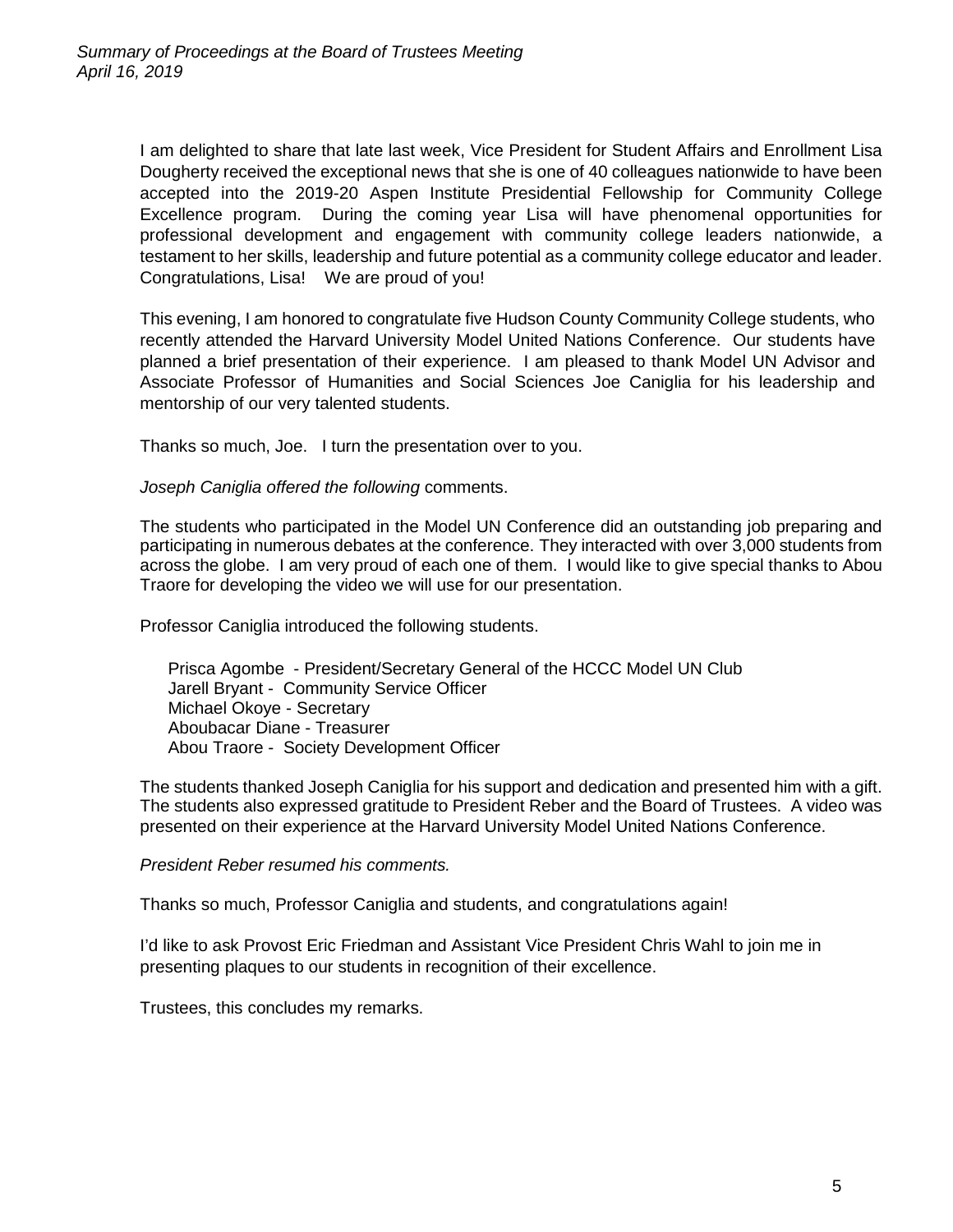*Summary of Proceedings at the Board of Trustees Meeting April 16, 2019* 

# **Regular Monthly Reports and Recommendations**

- 1. *Minutes of the Regular Meeting of March 12, 2019 were approved.*
- 2. *Gifts, Grants, and Contracts Report*

*The College has received the following grant:*

**Title: Carl D. Perkins Grant for Career and Technical Education (CTE***)* 

**Agency:** New Jersey Department of Education

**Purpose of Grant:** HCCC received notice of our FY'19 allocation to be utilized for direct instructional support for HCCC CTE programs.

**College Administrator:** Dayneesa McMillan

**College Contribution:** \$0

**Award Amount:** \$824,815

The following actions were taken concerning **fiscal, administrative, lease and capital recommendations** brought forward by the Administration and endorsed by the Finance Committee:

- 1. Resolution Authorizing Approval to Develop Property in the Journal Square Area for Permanent Use by HCCC, in an amount up to \$3,500,000, was approved.
- 2. Resolution Authorizing the Purchase of Ground Maintenance Services for the Journal Square Campus from Hufnagel Design and Construction Group of North Bergen, New Jersey, at a cost not to exceed \$34,000.00, was approved.
- 3. Resolution Authorizing the Purchase of Kitchen Equipment Cleaning Services for the Culinary Arts Building from Kitchen Cleaning, Inc. of Wayne, New Jersey, at a cost not to exceed \$19,357.00, was approved.
- 4. Resolution Authorizing the Budget to Replace Roof of the North Hudson Campus Building, at a cost not to exceed \$569,457.00, was approved.
- 5. Resolution Authorizing the Award of a Contract for Facilities Department Supplies and Equipment to Grainger of Cranford, New Jersey, at a cost not to exceed \$60,000.00, was approved.
- 6. Resolution Authorizing the Purchase of Concrete Sidewalk Repair for 70 Sip Avenue and 119 Newkirk Street from Imperial Companies, LLC of West Caldwell, New Jersey, at a cost not to exceed \$31,592.00, was approved.
- 7. Resolution Approving Payments for Emergency HVAC Services from Automated Building Controls, at a cost not to exceed \$34,975.00, was approved.
- 8. Resolution Approving Emergency Contract for Climate Control and HVAC Services from Automated Building Controls, through June 30, 2019, was approved.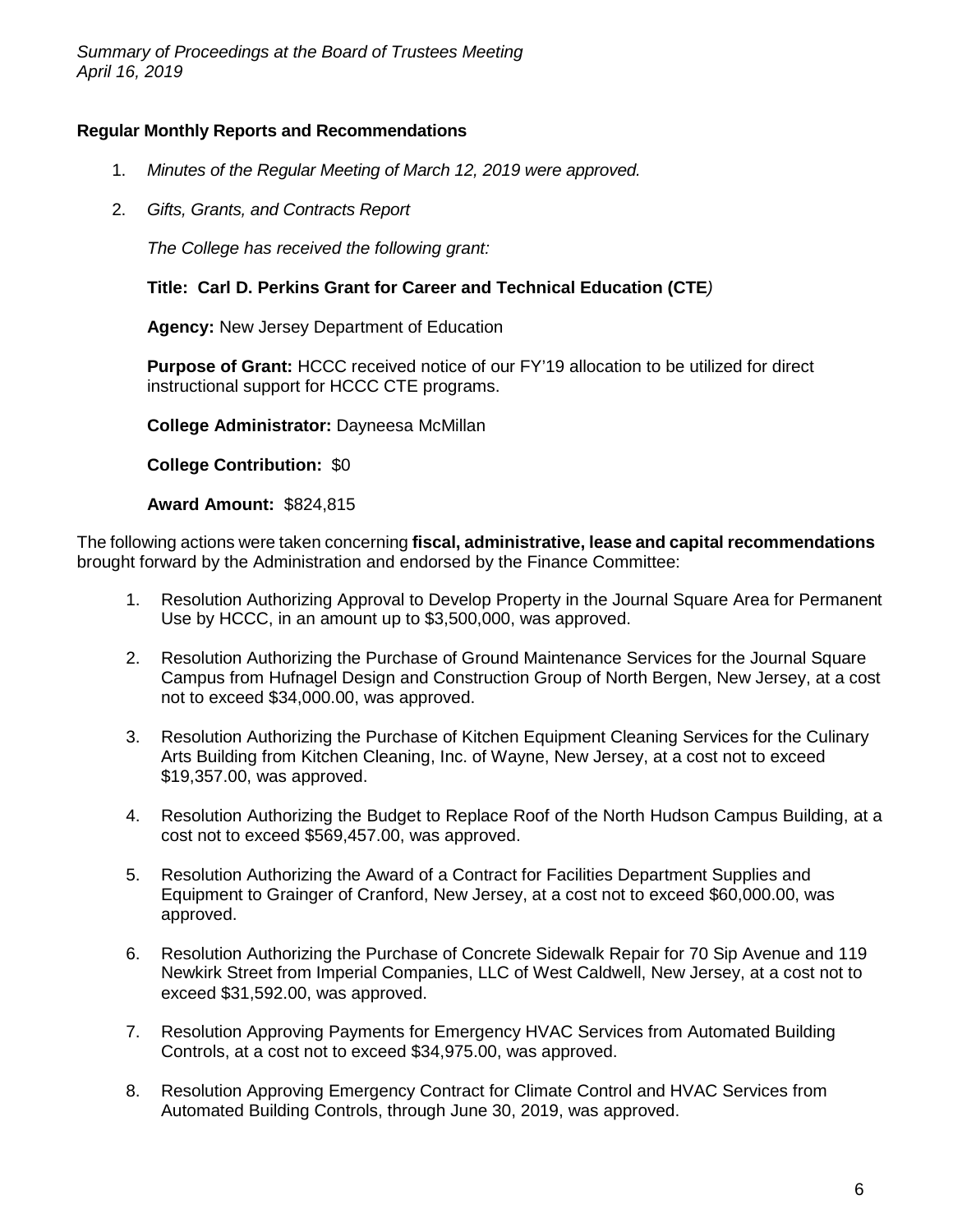- 9. Resolution Authorizing the Purchase of Cell Phone Tower Antenna Systems for 71 and 81 Sip Avenue from Millennium Communications Group Inc. of East Hanover, New Jersey, at a cost not to exceed \$34,229.00, was approved.
- 10. Resolution Authorizing the Purchase of Furniture for the 81 Sip Avenue Student Center Project from Commercial Furniture Interiors, of Mountainside, New Jersey, at a cost not to exceed \$400,000.00, was approved.
- 11. Resolution Authorizing the Purchase of 75 Chairs and Bar Stools for STEM Building Café from ERG International of Oxnard, California, at a cost not to exceed \$25,765.00, was approved.
- 12. Resolution Authorizing the Award of Paint Sales for Maintenance Department to Tsigonia Paint Sales of Jersey City, New Jersey, at a cost not to exceed \$34,000.00, was approved.
- 13. Resolution Awarding a Contract for Website Redesign Front End Development Services from IFactory (the RDW Group) of Boston, Massachusetts, at a cost not to exceed \$150,000.00, was approved.
- 14. Resolution Awarding a Contract for Website Redesign Content Management System (CMS) from Omniupdates Inc., of Omarillo, California, at a cost not to exceed \$90,000.00, was approved.
- 15. Resolution Authorizing Workforce Leadership Academy Collaboration Agreement Between The Aspen Institute and HCCC through February 28, 2020, was approved.
- 16. Resolution Authorizing Amendment to the August 14, 2018 Resolution #6, Temporary Staffing for Human Resources Department, was approved.
- 17. Resolution Authorizing Memorandum of Understanding with Year Up Inc., of Boston, Massachusetts, was approved.
- 18. Resolution Awarding a Contract for Hardware and Hardware Support Required for Virtual Desktop Infrastructure Classrooms from Aspire, of Eatontown, New Jersey, at a cost of \$259,382.00 was approved.
- 19. Resolution Awarding a Contract for Software and Maintenance Required for Virtual Desktop Infrastructure Classrooms from Innovative Network Solutions, from Stamford, Connecticut, at a cost not to exceed \$110,315.00, was approved.
- 20. Resolution Authorizing the Approval of the HCCC Tuition & Fee Policy FY2020 and 2021, was approved. (Tuition & Fees Schedule attached.)

The following actions were taken regarding **personnel recommendations** brought forward by the Administration and endorsed by the Personnel Committee:

- 1. The resignation of Dean of Research and Planning, Dr. Jerry Trombella, was accepted.
- 2. Staff were appointed to the following full-time positions: Academic Lab Coordinator; Library Associate; Director of Library Technology; Counselor; EOF Counselor; Transitional Program Lecturer; Executive Director, Secaucus Site.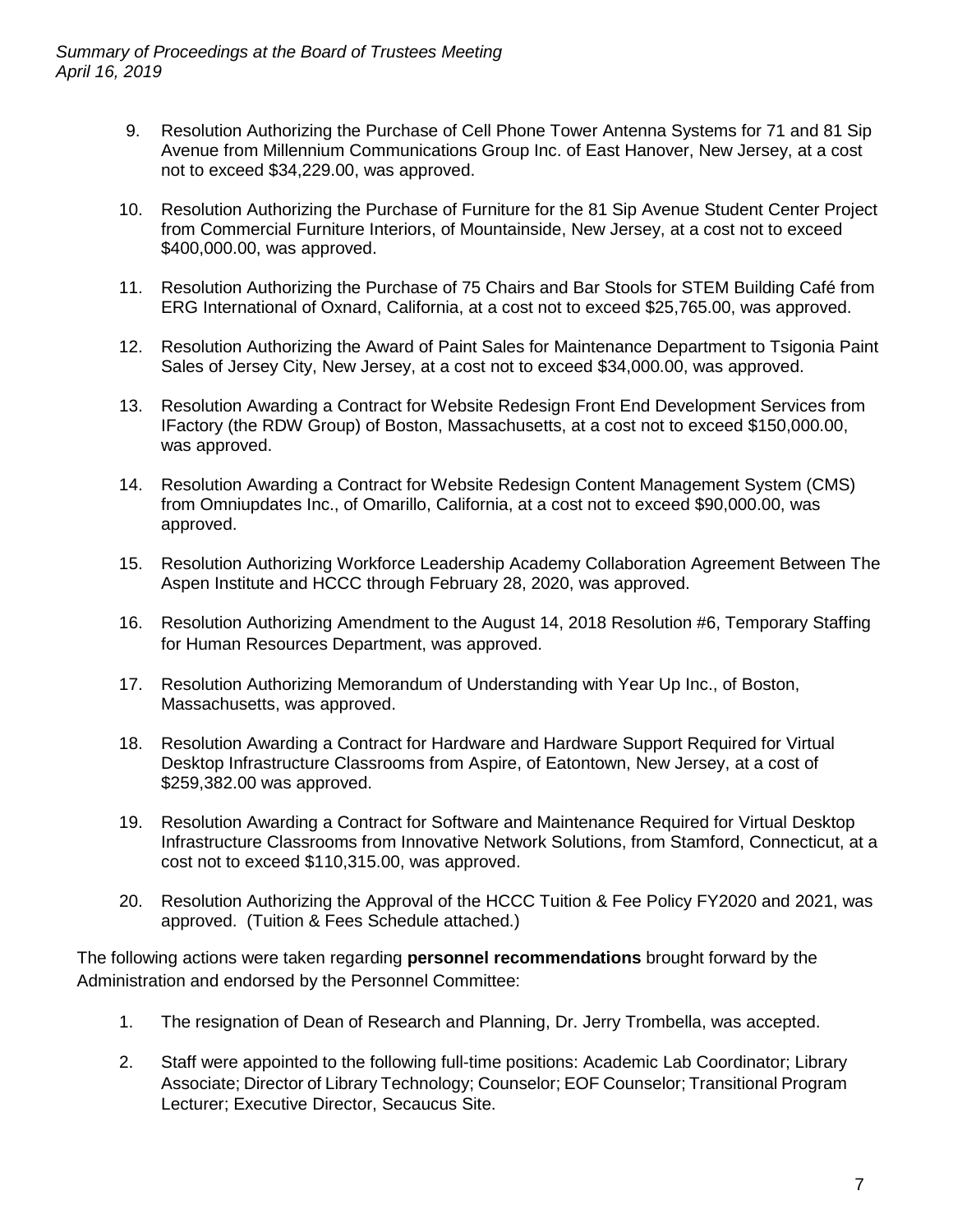3. Modifications to the Staffing Table for FY 2019, effective April 9, 2019, were approved.

*Section One:*

*Delete Titles* Director, Curriculum Assistant Director of Advising Secretary, Center for Business and Industry Dean, Institutional Research and Planning Vice President for Development/Assistant to the President

## *Section Two:*

## *Add Titles*

Assistant Dean, Curriculum and Academic Assessment Administrative Assistant for Continuing Education and Workforce Development Associate Director of Advisement and Transfer Services Executive Director of Institutional Research Instructional Designer Vice President for External Affairs and Senior Counsel to the President Vice President for Advancement and Communications

## *Section Three:*

*Change Title with Incumbents*

| Name<br><b>Heather DeVries</b> | From:<br>To: | <b>Title Changes</b><br>Director, Curriculum<br>Assistant Dean, Curriculum and Academic<br>Assessment |
|--------------------------------|--------------|-------------------------------------------------------------------------------------------------------|
| Nicholas Chiaravalloti From:   |              | Vice President for Development/Assistant to the<br>President                                          |
|                                | To:          | Vice President for External Affairs and Senior<br>Counsel to the President                            |

*Section Four:*

*Salaries Impacted by Staff Title Changes*

*Administrative Employee*

Heather DeVries **Assistant Dean, Curriculum and Academic** Assistant Dean, Curriculum and Academic Assessment Salary: From: \$70,000 To: \$77,500

*Confidential Employee*

Vice President for External Affairs and Senior Counsel to the President

Salary: From: \$127,500 To: \$140,000

4. Appointment of Additional New & Continuing Part-Time Hires: April 10, 2019 – June 30, 2019, were approved.